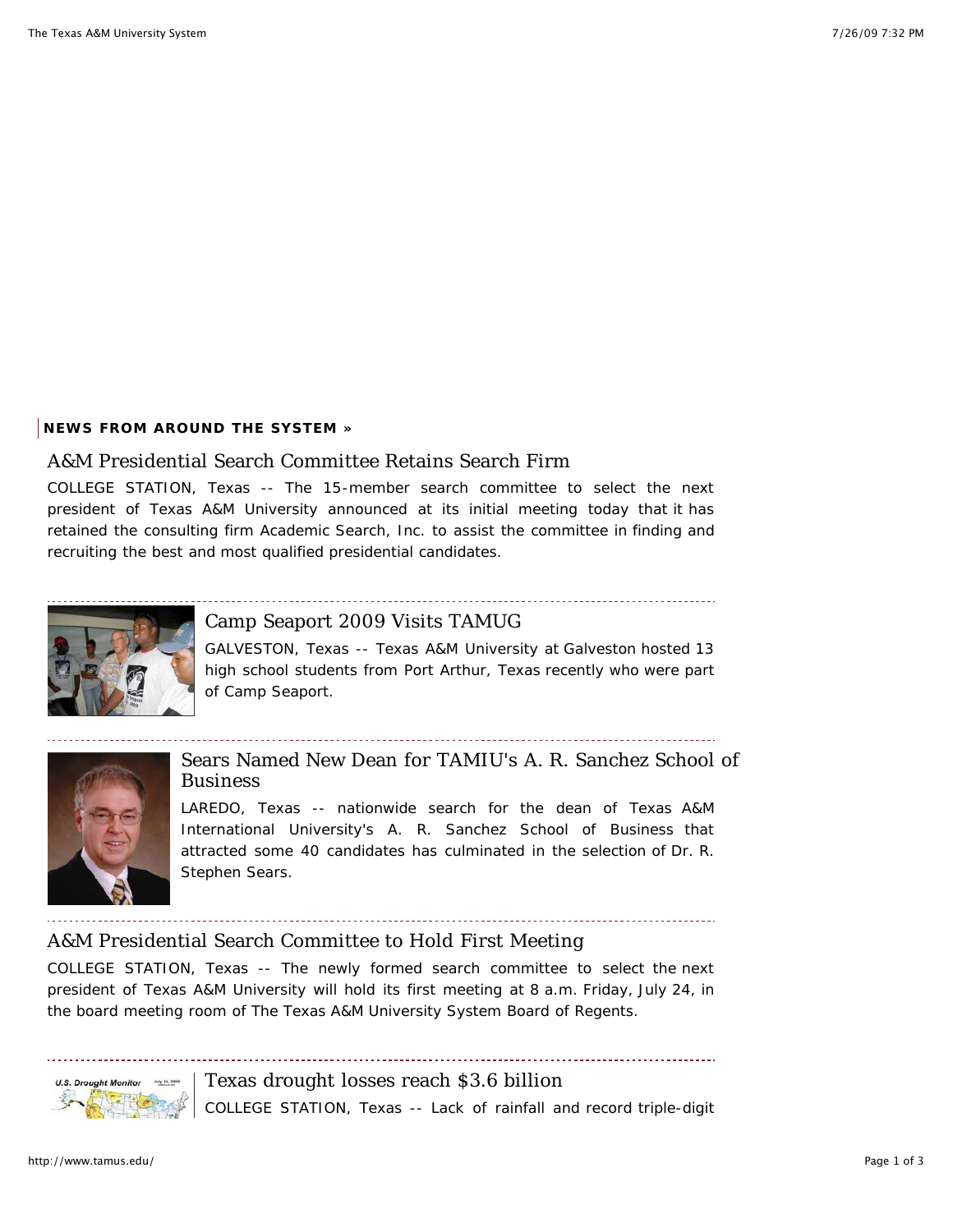

temperatures have scorched crops and rangeland throughout parts of Texas causing drought losses to reach \$3.6 billion, Texas AgriLife Extension Service economists reported Monday.

Click here for more news »



# **About Us**

The Texas A&M University System is comprised of:

•11 Universities [+]

- •7 State Agencies [+]
- •1 Health Science Center

Throughout these institutions we are committed to spreading education, research and service in the state of Texas and the world.



## **Quick Links:**

- System Policies
- Staff Directory
- FAQ  $\bullet$
- Style Guide
- $\bullet$ Cynthia Woods
- System News  $\bullet$
- Dimensions Video
- Quest  $\bullet$

## **Information for:**